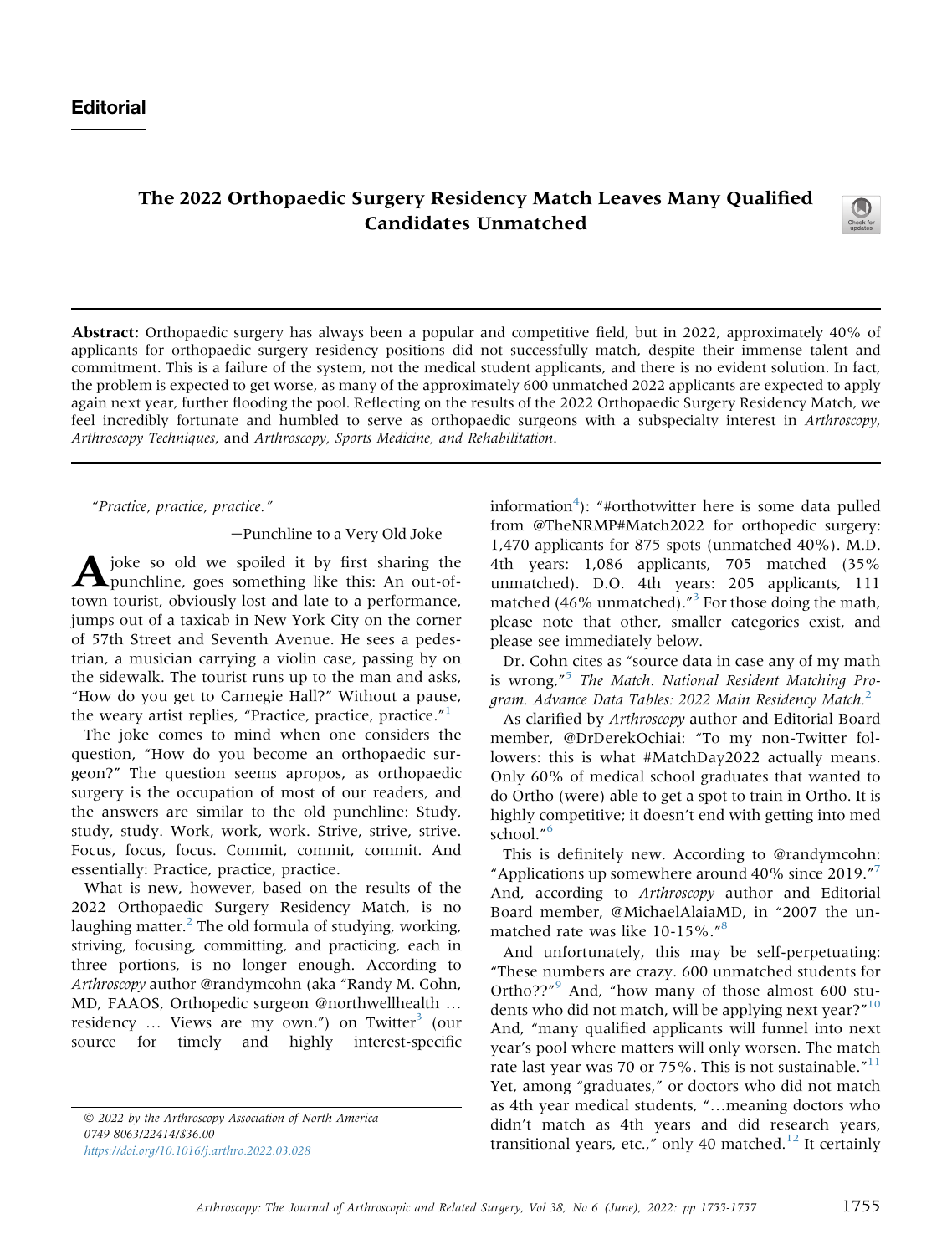seems that in the near term, those who don't succeed in matching to an orthopaedic surgery residency position on their first attempt face long odds of matching in orthopaedics in the future, regardless of the effort they expend in the interim. Nevertheless, it is also likely that many of this year's approximately 600 unmatched applicants will try again, further flooding the applicant pool.

Among the other comments on the Twitter thread, many proposed creating more residency spots. "The system continues to produce more #medstudents and not more #residency spots. In the past 3 years we have opened 3 NEW medical schools in Texas alone." [13](#page-2-12) And, "California has at least three new medical schools, none of them with residencies. #scam"<sup>[14](#page-2-13)</sup> This is supported by a 2016 report from the U.S. Department of Health and Human Services (HHS), National Center for Health Workforce Analysis, which projects a need for almost 30,000 orthopaedic surgeons in the United States by 2025 and an undersupply of approximately 5,000 orthopaedists or  $17\%$ .<sup>[15](#page-2-14)</sup> However, our experience is that most American orthopaedic surgeons would disagree with the HHS assessment. Consider, "Increased residency spots would need a corresponding increase in fellowship spots. And increase in number of jobs available. And increase in surgical procedures to sup-port increased jobs. Not so simple."<sup>[16](#page-2-15)</sup>

Many decried the injustice, and with some degree of cynicism, some noted that orthopaedic applicants spend millions of dollars to participate in the match, (including more than \$1 million invested by those 595 applicants who did not match in  $2022$ ).<sup>[17](#page-2-16)</sup>

Further, in a debate quickly resolved, some asked if it could be that many of the unmatched were lesser candidates? The consensus answer was a resounding absolutely not! These "are strong candidates who don't match. 40% not matching isn't due to subpar candi-dates. Candidates are getting stronger every year."<sup>[18](#page-2-17)</sup> By and large, these are "candidates who graduated at the top of their college class to be accepted to a medical school that accepts fewer than ten percent of its applicants and then completed medical school, pass(ed) their board exams  $\ldots$  contribut(ed) to the library of medical science through research, then excelled in their rotations to get glowing letters of recommendations to apply to a specialty that has greater interest than available slots." [19](#page-2-18)

So how does this end? "The hard truth is that many of these unmatched doctors aspiring for ortho may need to seriously consider other specialties as a path to practice. There were several specialties that did not fill completely this year that could use their talent."<sup>[20](#page-2-19)</sup> Similarly, "...a 60% match rate. The reality here is that every ortho applicant should ... have a backup plan." [21](#page-2-20)

Finally, our reflections:

First, as to the cause of the recent explosion of orthopaedic surgery residency applicants, we can only speculate. Orthopaedics is popular and competitive because we achieve outstanding outcomes; because many of our patients are relatively healthy and present with a specific problem that we are often able to cure or substantially improve; because orthopaedics is well remunerated; and because orthopaedic research, development, and technology continues to result in rapid and exciting innovation and commensurate improvements in the quality of care we are able to deliver. Yet, these factors have been in place for quite some time. Perhaps the 40% growth in the popularity of orthopaedic surgery among graduating medical students in the last few years is a result of our overdue and urgent emphasis on recruiting candidates to specifically achieve an increase in diversity, equity, and inclusion in our field. $22-25$  Women and under-represented minorities who were discouraged from applying to orthopaedics in the past are now being strongly encouraged, adding to the already robust applicant pool.

Second, we sincerely feel horrible for those hundreds of deserving candidates who went unmatched. It seems to us that with a 40% rate of unmatched applicants, failing to match is largely a matter of bad luck. We genuinely hope that these worthy but unsuccessful candidates find success and fulfillment in their future careers, and trust that they will ultimately use their Doctor of Medicine and Doctor of Osteopathic Medicine degrees to make a strong and positive impact in orthopaedic surgery or elsewhere. As @SonyaSloanMD beautifully empathizes, "Sadly no way to calculate the lost hopes and dreams."<sup>[26](#page-2-22)</sup>

Third, we reiterate a tweet by @mdiesselmd, aka Matt M. Diesselhorst, M.D., "Bravo to those that matched!!"<sup>[27](#page-2-23)</sup> Congratulations and welcome to orthopaedic surgery, a field of medicine we find most fulfilling.

Fourth, as seems clear based on what we have learned from this serious discourse on Twitter, the 40% unmatched applicant rate in the 2022 Orthopaedic Surgery Residency Match represents a titanic problem. "The system...is failing, not the students." $17$  Yet, the conversation among the thoughtful Twitter participants suggests that there is no obvious consensus on a solution.

Most of all, we reflect with immense, immense, immense gratitude, gratitude, gratitude how lucky, lucky, lucky we are to be orthopaedic surgeons. Back in the day, which for some of us was not so long ago, all that was required of us former medical students who desired to become orthopaedic surgery residents-intraining was study, study, study; work, work, work; strive, strive, strive; focus, focus, focus; commit,